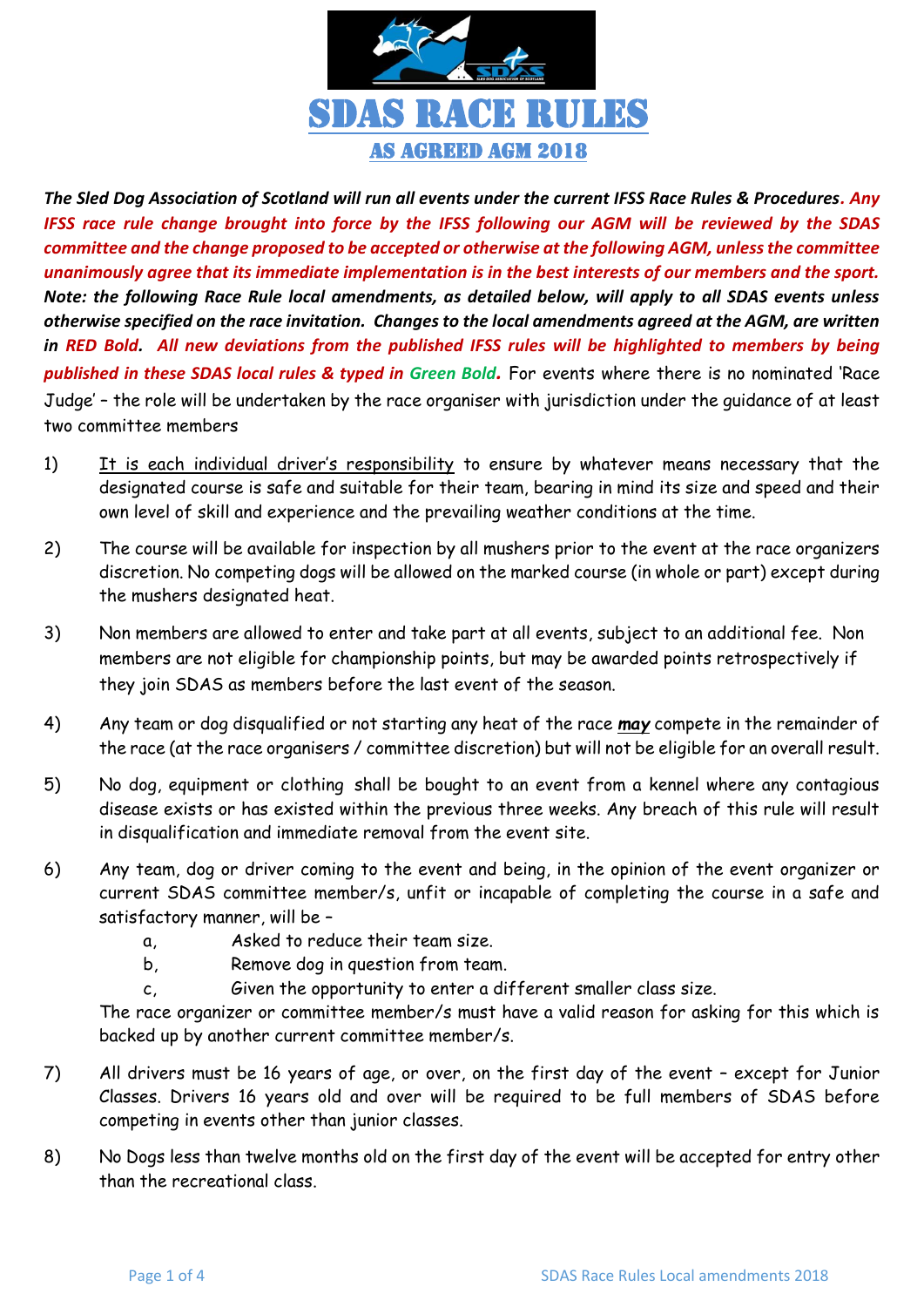

- 9) Kennel club registered names and number or *Microchip number for Open Sled Dogs* and Date of Birth of dogs must be given on the Dog ID List. It is acceptable to provide a full kennel list without being class specific.
- *10) Dogs which are not KC Registered Sled dog breeds ( as Defined in item 3 of the clubs Objectives within the Constitution and Code of Ethics), wishing to compete at SDAS events, should be microchipped as means of identification. SDAS may use a micro-chip scanner to confirm dog identity at events.*
- 11) The responsibility for the condition, safety and suitability of all dogs and equipment rests solely with the Driver and /or Owner.
- 12) All rig / sled teams must have a snub line attached to the gangline between the rear of the team and the point where it is attached to the rig/sled. This snub line must be of a length that is long enough to enable release from a static object (e.g. gate post or tree) by the driver whilst on, and in control of the rig/sled.
- 13) All lines must be free of frays and excess wear.
- 14) Shock absorbers, when utilized, must have a safety line.
- 15) Removed
- 16) No wet acid batteries must be carried.
- 17) Back up lights must be carried during night races.
- 18) Bib Numbers will be provided by the club for each competitor. Bib Number request can be made to the committee for a donation. Competitors can provide their own Bibs so long as number is clearly visible to finish timer.
- 19) Competitors should not wear shoes that could be dangerous for dogs.
- 20) Starting position and time for each team shall be determined by drawing, seeding, or any other method as determined by the individual race organizer.
- 21) The format of the starting times for the second heat (where applicable) or second day's racing will be determined by the finishing times from the first heat.
- 22) When the Temperature rises above 10 degrees at any time during the course of the event (when taken in the shade at or near the start line) the event shall be reviewed by the race organiser and may be stopped, or trails shortened where practicable. The race organiser may, however, if he or she feels that the temperature/humidity combination is too high, review the event before this level is reached. Temperatures will be monitored during the course of the race.
- 23) The following classes and junior age categories may be offered at all SDAS events:

DR8 / DR8NB - No more than 8 dogs, no less than 5 (4 wheeled rigs only) only open to competitors approved by committee majority

DR6; DR6NB; - No more than 6 dogs, no less than 4

DR4; DR4NB; - No more than 4 dogs, no less than 3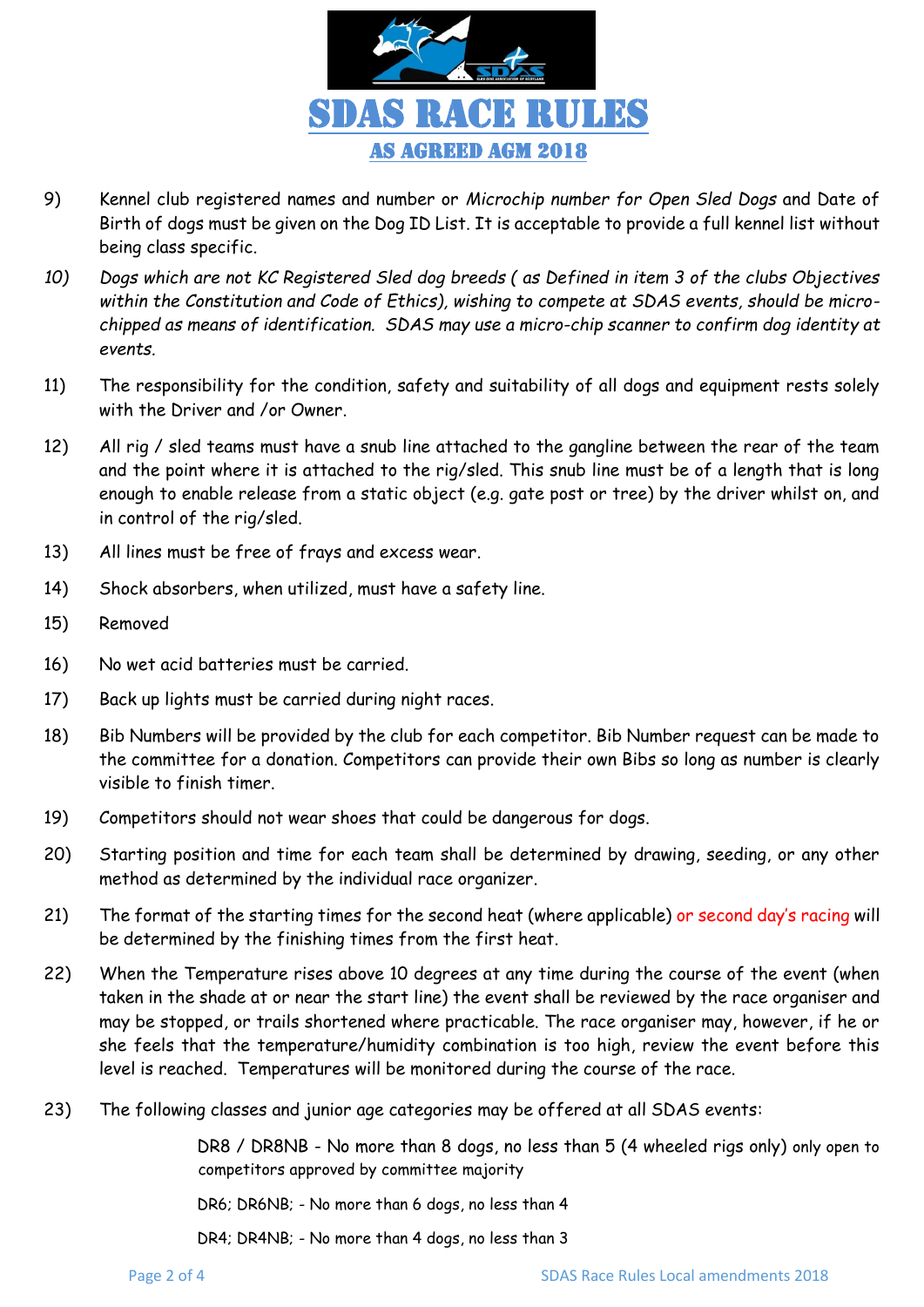

DBM /DBW; DBMNB / DBWNB; – 1 dog Bikejor combined Men / Women

DBJ – 1 dog Bikejor combined open, nordic & gender juniors 10 – 15yrs (may be accompanied, for safety, by an adult on a bike behind the junior team).

DR3; DR3NB; - No more than 3 dogs, no less than 2

DR2; DR2NB; - 2 dog rig

DS2; DS2NB; - 2 dog Scooter

DS1; DS1NB; - 1 dog Scooter

DCM2; DCM2; - No more than 2 dogs, no less than 1 dog canicross Men / Women

DCM; DCW - 1 dog Canicross Men / Women

DCMJ; DCWJ - 1 dog Canicross 7 - 15 years Boys / Girls (7 year olds must be accompanied by an adult who is also attached to the dog) .

DR1J; DR1JNB;– 1 dog rig, 8 – 11 years only

DR2J; DR2JNB;– 2 dog rig, 12 – 15 years only

Recreational, non-timed: canicross; scooter; bikejor; rig: max 8 dogs

- Open & Registered dog teams will be run separately for the first heat. Subsequent heats will be based on time only for each class, with no separation in the running order for Open and RNB teams.
- Freight teams to run in with the RNB (Pure breed) classes.
- **A Dog may compete in a second class only if the second entry is into one of the following Junior classes: DCMJ DCWJ DBJ DR1J & DR2J in any category.**
- Class running order will be based on team size and / or speed, but may be subject to some variation to facilitate the smooth running of the event.

## **The following IFSS rules are** *REJECTED* **& our current local rules regarding rigs remain in place:**

- o **82.2.3 The rig in DR4 shall have minimum three (3) wheels. The rig in DR6 and DR8 shall have minimum four (4) wheels. The distance between front and back axles on 3- and 4 wheel rigs shall be minimum 43,3 inches (110 cm). The minimum wheel diameter on any rig shall be 12 inches (30 cm). The minimum dual wheel base (front and back) for any rig is 27,6 inches (70cm) and the wheels in the same axle on all rigs must have the same dimensions, structure and characteristics. All rigs shall be equipped with:**
- o **82.2.3.1 An efficient brake on the back wheels. Having brakes in the front wheels is recommended. Brakes on all wheels will be enforced as of July 1st, 2019.**

**The following IFSS rules are REJECTED & our local rule regarding dog eligibility remains in place:**

- o **3.6 Any dog having raced in one class of a race is eligible to race in a second class on the same day (max. two heats per day) if the total lengths not exceed 12 km (7.5 miles) in Dryland and 20km (12.5 miles) in On-Snow.**
- 24) Mating of bitches is forbidden at race sites.